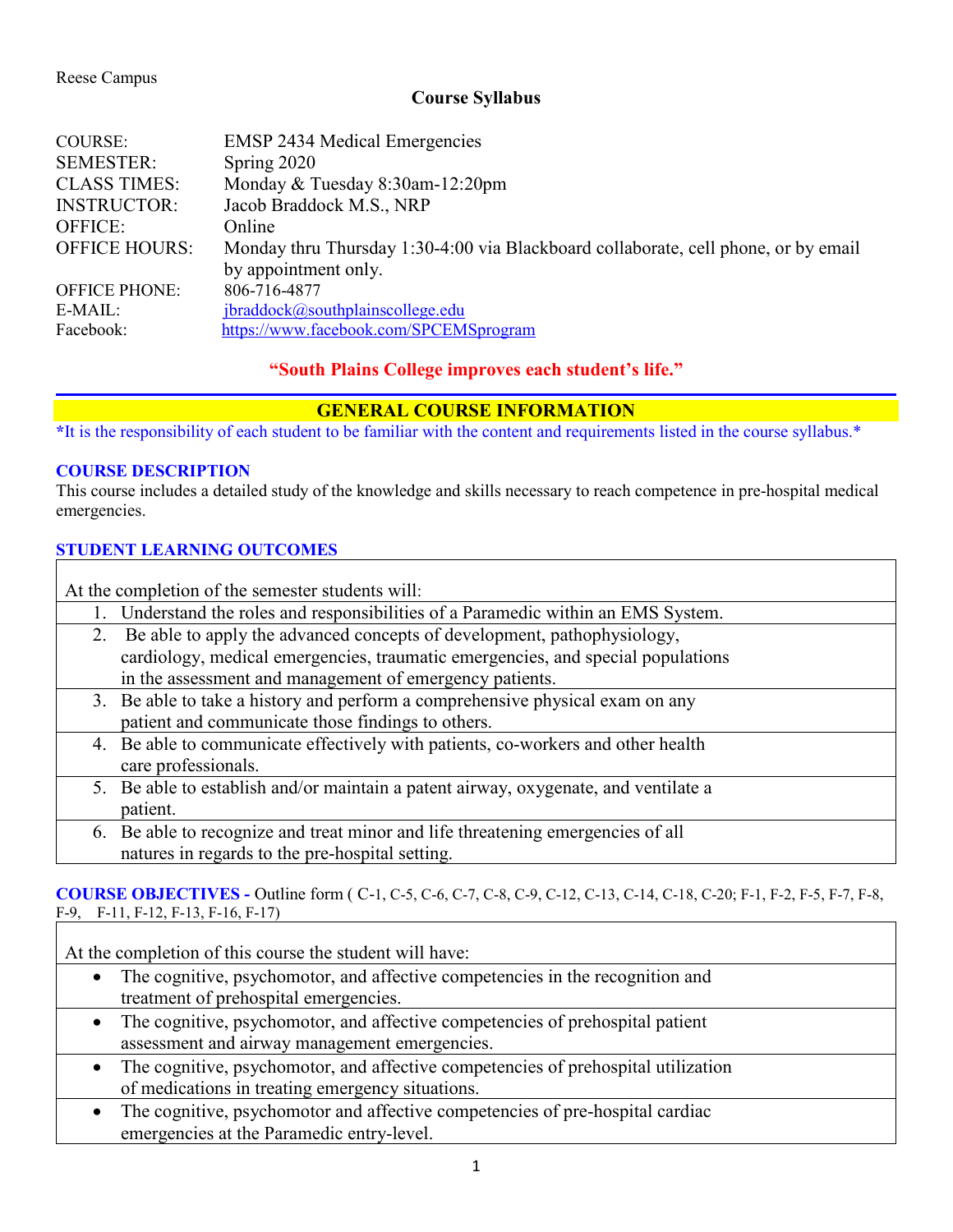### **EVALUATION METHODS**

Computer-based exams, written exams, written assignments, quizzes, and other projects as assigned.

#### **ACADEMIC INTEGRITY**

It is the aim of the faculty of South Plains College to foster a spirit of complete honesty and a high standard of integrity. The attempt of any student to present as his or her own any work which he or she has not honestly performed is regarded by the faculty and administration as a most serious offense and renders the offender liable to serious consequences, possibly suspension.

**Cheating** - Dishonesty of any kind on examinations or on written assignments, illegal possession of examinations, the use of unauthorized notes during an examination, obtaining information during an examination from the textbook or from the examination paper of another student, assisting others to cheat, alteration of grade records, illegal entry or unauthorized presence in the office are examples of cheating. Complete honesty is required of the student in the presentation of any and all phases of coursework. This applies to quizzes of whatever length, as well as final examinations, to daily reports and to term papers.

Any assignment **0 or F** will be given on any assignment or test that cheating was utilized. Offender maybe liable for being dropped from the course at the discretion of the instructor.

**Plagiarism** - Offering the work of another as one's own, without proper acknowledgment, is plagiarism; therefore, any student who fails to give credit for quotations or essentially identical expression of material taken from books, encyclopedias, magazines and other reference works, or from themes, reports or other writings of a fellow student, is guilty of plagiarism.

#### **BLACKBOARD**

**Blackboard is an e-Education platform designed to enable educational innovations everywhere by connecting people and technology. This educational tool will be used in this course throughout the semester.** 

#### **FACEBOOK**

The EMS Program has a Facebook page at https://www.facebook.com/SPCEMSprogram In addition to the South Plains College website; this Facebook page will be used to keep students up-to-date on program activities, weather delays, South Plains College announcements and will help with program recruitment. "Liking" the South Plains College EMS Program Facebook page is not mandatory, nor are personal Facebook accounts, in order to access this page.

#### **SCANS and FOUNDATION SKILLS**

Refer also to Course Objectives. Scans and Foundation Skills attached

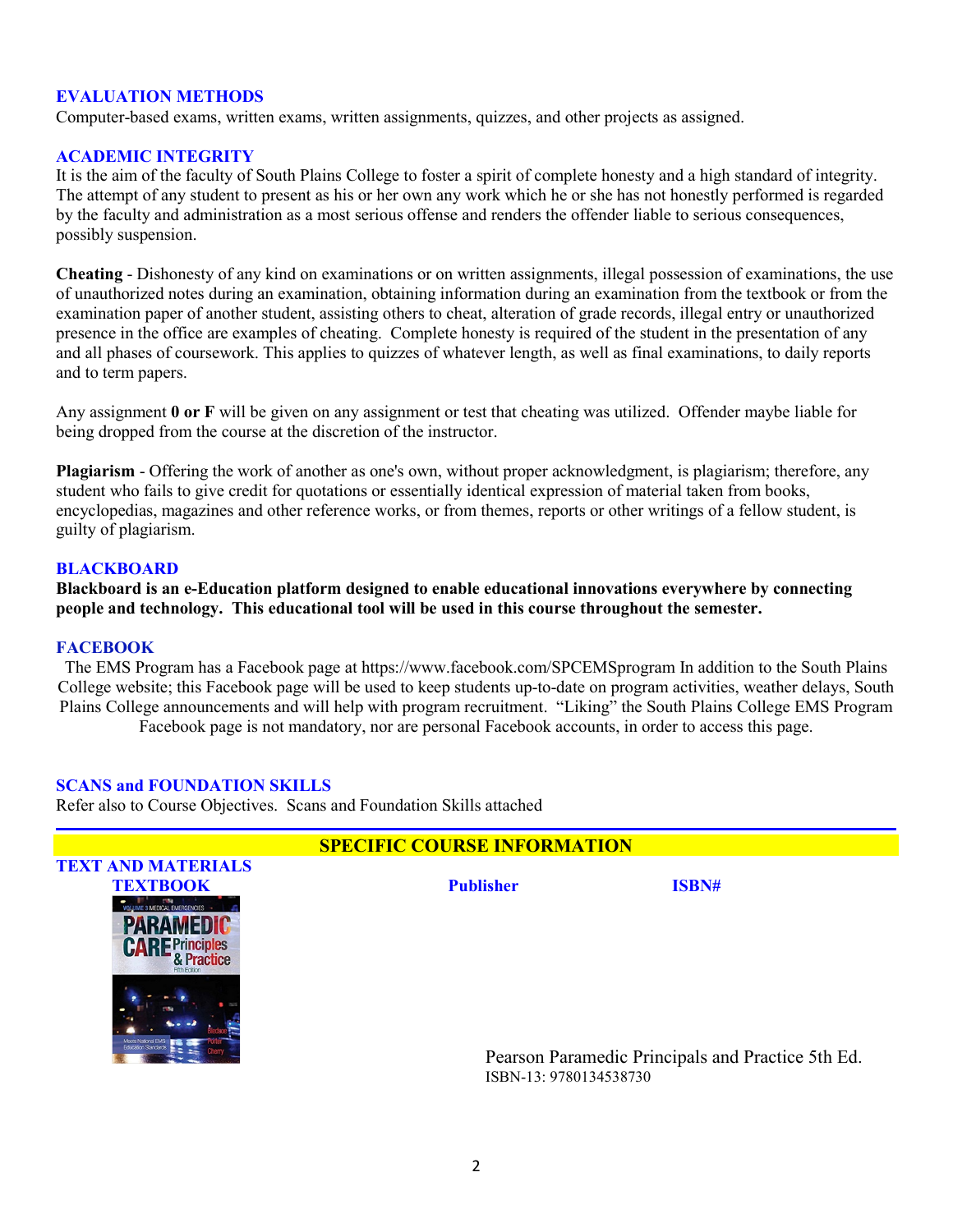### **ADDITIONAL CLASSROOM ITEMS**

Students should come to class prepared with pens, pencils, and a spiral notebook for taking notes or completed quizzes or assignments in class. Students should be prepared to take notes over lecture material if they choose.

## **ATTENDANCE POLICY (\*READ CAREFULLY)**

**Students are expected to attend all classes in order to be successful in a course. The student may be administratively withdrawn from the course when absences become excessive as defined in the course syllabus.** 

**When an unavoidable reason for class absence arises, such as illness, an official trip authorized by the college or an official activity, the instructor may permit the student to make up work missed. It is the student's responsibility to complete work missed within a reasonable period of time as determined by the instructor. Students are officially enrolled in all courses for which they pay tuition and fees at the time of registration. Should a student, for any reason, delay in reporting to a class after official enrollment, absences will be attributed to the student from the first class meeting.**

**Students who enroll in a course but have "Never Attended" by the official census date, as reported by the faculty member, will be administratively dropped by the Office of Admissions and Records. A student who does not meet the attendance requirements of a class as stated in the course syllabus and does not officially withdraw from that course by the official census date of the semester, may be administratively withdrawn from that course and receive a grade of "X" or "F" as determined by the instructor. Instructors are responsible for clearly stating their administrative drop policy in the course syllabus, and it is the student's responsibility to be aware of that policy.** 

**It is the student's responsibility to verify administrative drops for excessive absences through MySPC using his or her student online account. If it is determined that a student is awarded financial aid for a class or classes in which the student never attended or participated, the financial aid award will be adjusted in accordance with the classes in which the student did attend/participate and the student will owe any balance resulting from the adjustment.**

**Due to the importance of the emergency medical information being taught, the instructor of this course defines excessive absences as missing the 3rd class day (or having equivalent tardies) in a course section. A student who meets this criteria will be administratively dropped from the course by the instructor.** 

- Tardies: (Definition): arriving any time after the class has started or not returning from an approved break after class has started.
- Two tardies will be considered missing one class day and counted as such.
- **Work schedule** is **not** an excuse for missing class.
- Any exceptions to this policy must be discussed on an individual basis with the course instructor and the EMS Program Director. (i.e. – student hospitalization, immediate family member death, etc.).
- Policy for online course work is the same as face to face course work

## **Flexibility Statement:**

Disclaimer: This statement does not supersede or alter the attendance policy as students are expected to attend classes and labs as scheduled. Rather, this statement serves to allow instructors more flexibility in aiding students that have issues relating to the COVID pandemic. The use of this statement will be handled on a caseby-case basis with consideration of the particular circumstances.

Due to the current COVID pandemic, the SPC EMS Training faculty will make reasonable attempts to be flexible during this trying time. Considerations will be taken on attendance in regards to health issues, isolation, and other issues associated with the pandemic. However, the SPC EMS Training Program must meet all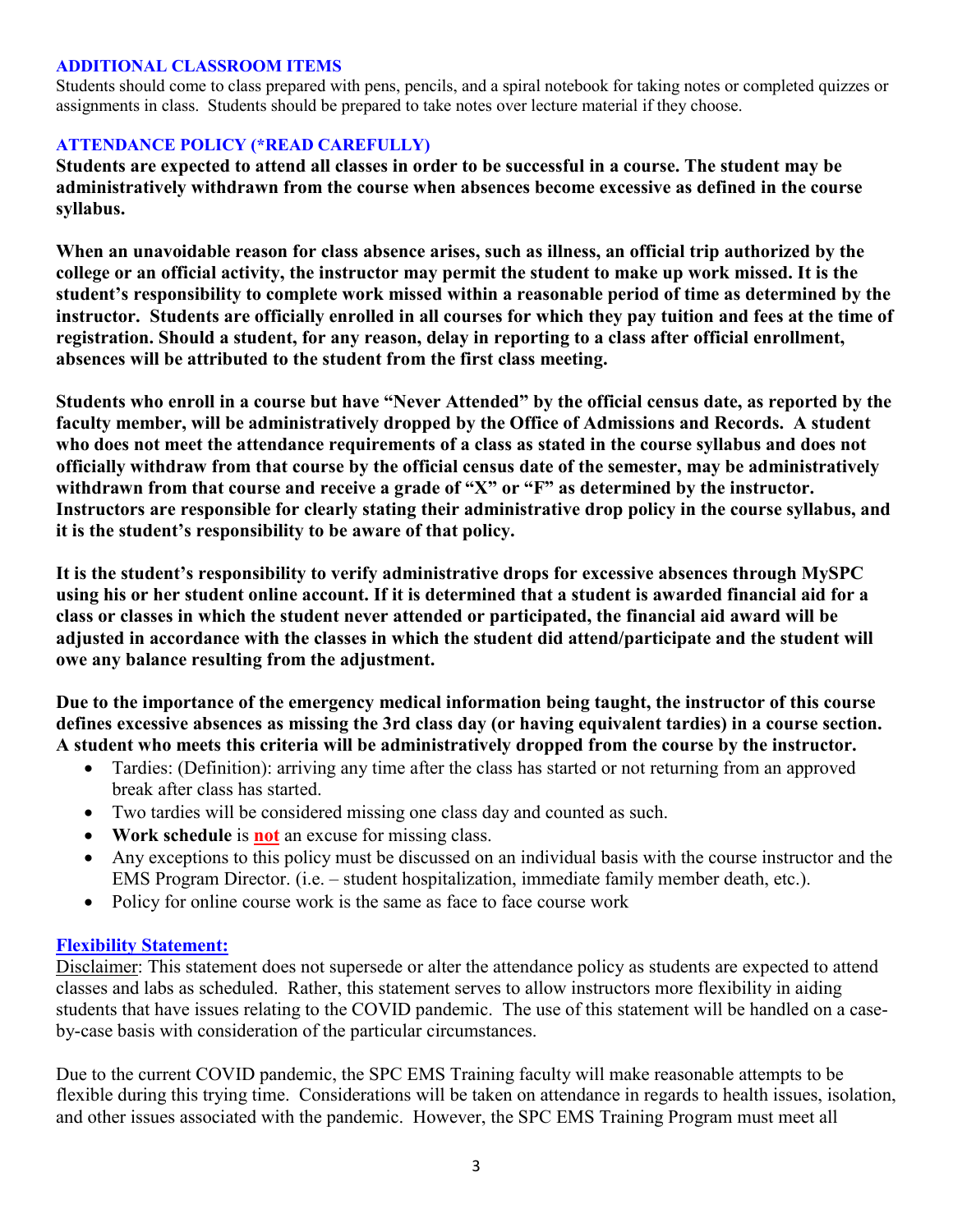requirements regarding contact hours as dictated by the Texas Department of State Health Services and our accreditation boards. So, flexibility and allowances may be limited, in some cases, by these agencies.

Students that miss classes must make up all material and shall be held responsible for all didactic and psychomotor skills associated with this course. Students will also be responsible for all quizzes, assignments, and tests associated with this class. Recordings of lectures will be posted on the student's Blackboard to be available for making up missed classroom time and for study and review purposes. The faculty will work with students to make up skills labs missed due to health reasons whenever possible. However, students must comply with dates and times for makeup labs as designated by the instructors. Students will be responsible for maintaining all designated skills proficiencies as assigned by the instructor.

### **ASSIGNMENT POLICY**

All assignments must be completed by the assigned due date. **Late and/or incomplete work will not be accepted and a grade of zero will be recorded.** Assignments, quizzes, exams, and skills that are missed due to an unexcused absence may not be made up. See the instructor for more specific information.

## **Documentation of Skills Labs:**

Students will be solely responsible for documenting all skills labs on Platinum Planner. During skills labs, students will "create a lab" and document all peer and instructor skills check sheets on Platinum Planner. Students must assure proper peer and/or instructor signatures are properly obtained. **All skills lab documentation MUST be documented and submitted on Platinum Planner within 48 hours of the skills lab. Failure to submit skills documentation within this time frame will result in the student having to repeat those skills outside of designated skills lab times**. Repeated violations of this policy may result in termination from the Program.

### **COMPUTER USAGE**

As computer technology in the field of emergency medical services continues to become more popular, computers will be used in this course for several assignments. All students have access to computers and printers on the South Plains College Reese campus. Students will be expected to utilize computers to access assignments and classroom resources. All registered students are supplied with a working email account from South Plains College. In order to take exams, students must have their user name and password.

# **ALL STUDENTS ARE EXPECTED TO KNOW THEIR SPC STUDENT USER NAME AND PASSWORD.**

### **COMPUTER LAB USAGE**

The computer lab(s) on campus may be used by students during scheduled open hours or as assigned by an instructor. Printer paper will not be provided by SPC EMS department for students to print materials but students may seek assistance from faculty to request lab paper from the college if needed. Lack of computer **lab paper is not an excuse for not having homework assignments, skills lab sheets, or any other required documents. Students should come prepared for class.**

### **Proctorio**

This course uses a tool called Proctorio. Proctorio is a remote proctoring service software that works within your web browser to confirm student identity and monitor students taking quizzes/exams.

### **Before Using Proctorio**

- In order to use Proctorio, you must have a **basic webcam or built-in camera with microphone** enabled on your laptop or desktop computer.
- You must have the **Chrome browser** on your computer. [Download Chrome.](https://www.google.com/chrome/browser/)
- You must install the [Proctorio Chrome extension](https://getproctorio.com/) (Links to an external site.).
- Check the [Proctorio Minimum System Requirements](https://proctorio.com/system-requirements) (Links to an external site.) to ensure Proctorio will work on your computer.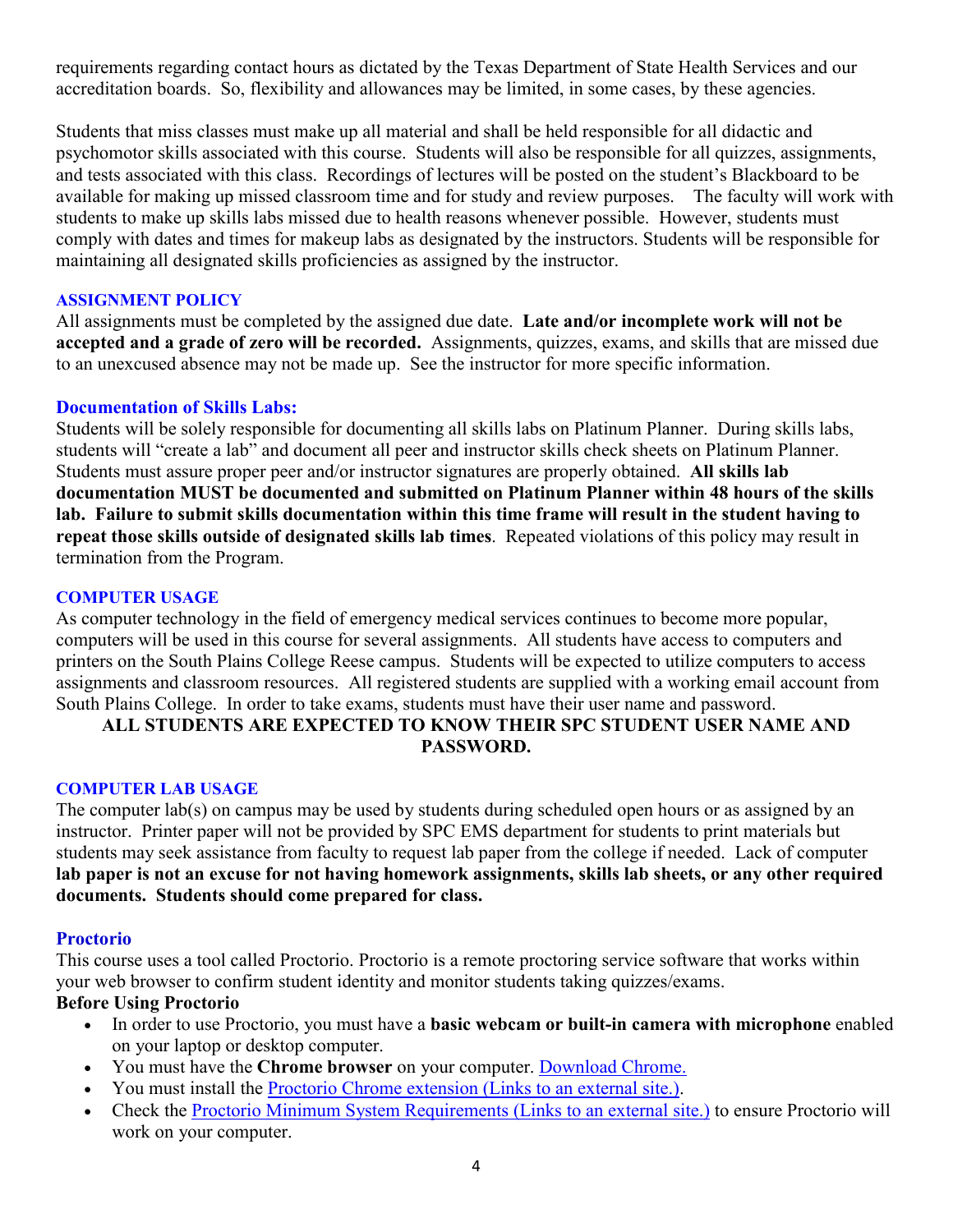• You will also be required to show a **government or school issued ID** before accessing the **Student Learning Contract** (next page). You will also need to show your ID if your instructor is requiring Proctorio for any quizzes/exams.

# **Proctorio FAQs**

# **Q: Can I listen to music while taking the exam?**

A: Please refrain from doing so; if there are high noise levels, your exam will be flagged.

# **Q: Is someone watching me take the test since it is proctored (via Proctorio)?**

A: Absolutely not! Although you are being recorded while taking the quiz/exam, the instructor is the only one who has access to your quiz/exam attempt.

# **Q: What if I have to get up to use restroom during the quiz/exam?**

A: Similar to on-site exams, this is highly discouraged! If you MUST leave the room, please send your instructor a message (Canvas Inbox) letting them know that your quiz/exam attempt might be "flagged." Please do your best to plan ahead and "go" before beginning the quiz/exam!

# **Q: Can I take the quiz/exam from any location?**

A: You may take the quiz/exam from any location as long as you have a strong Internet connection. You should be in a quiet environment and strive to limit your outside distractions as well.

# **Proctorio Technical Support**

(760) 227-7129 - Available 24/7 (This is a phone number just for Coastline students.) Email: [support@proctorio.com](mailto:support@proctorio.com)

Live chat (icon located on the quiz/exam page)

**Learn more about [Proctorio for students](https://proctorio.com/students)**

## **EXAMS**

The majority of student 'written' exams will be administered via computer to prepare them for the National Registry exam and some exams will be handwritten which will encourage memory and mastery of the material. Students should practice proper spelling and grammar when answering a written exam.

Additionally, many exam questions will be constructed in the same manner as national registry questions, allowing students to prepare for that testing format.

- **There is only one retest on the Final Exam. There are no retests for Modular Exams**.
- Students requesting a re-test must contact the instructor and schedule a time to come to the Reese campus to take the test.
- Students are required to make a 75% on the final exam or the student must re-take the course.
- A re-test on the final may be offered to the student automatically if they have a clean behavior record for the overall program, i.e.: no absences, tardies, or previously failed exams.
- If they have any of the above, they may go before a committee of the medical director, the Allied Health Chairperson, a counselor, and others to get a decision. – the committee will decide whether the student is eligible for a exam re-take or course re-take.
- The majority of exams are administered in a campus computer lab which must be reserved by the instructor in advance. Students are expected to arrive on time to exams and complete the exams within the time frame allowed.

# **GRADING POLICY**

A minimum of 75% on all exams and assignments is required to receive a passing grade for that exam or assignment. Students must earn an overall grade of 75% or better for each course section to pass that section.

**\*Due to the nature of two course sections being offered in one semester, two course final exams will be administered during the semester.**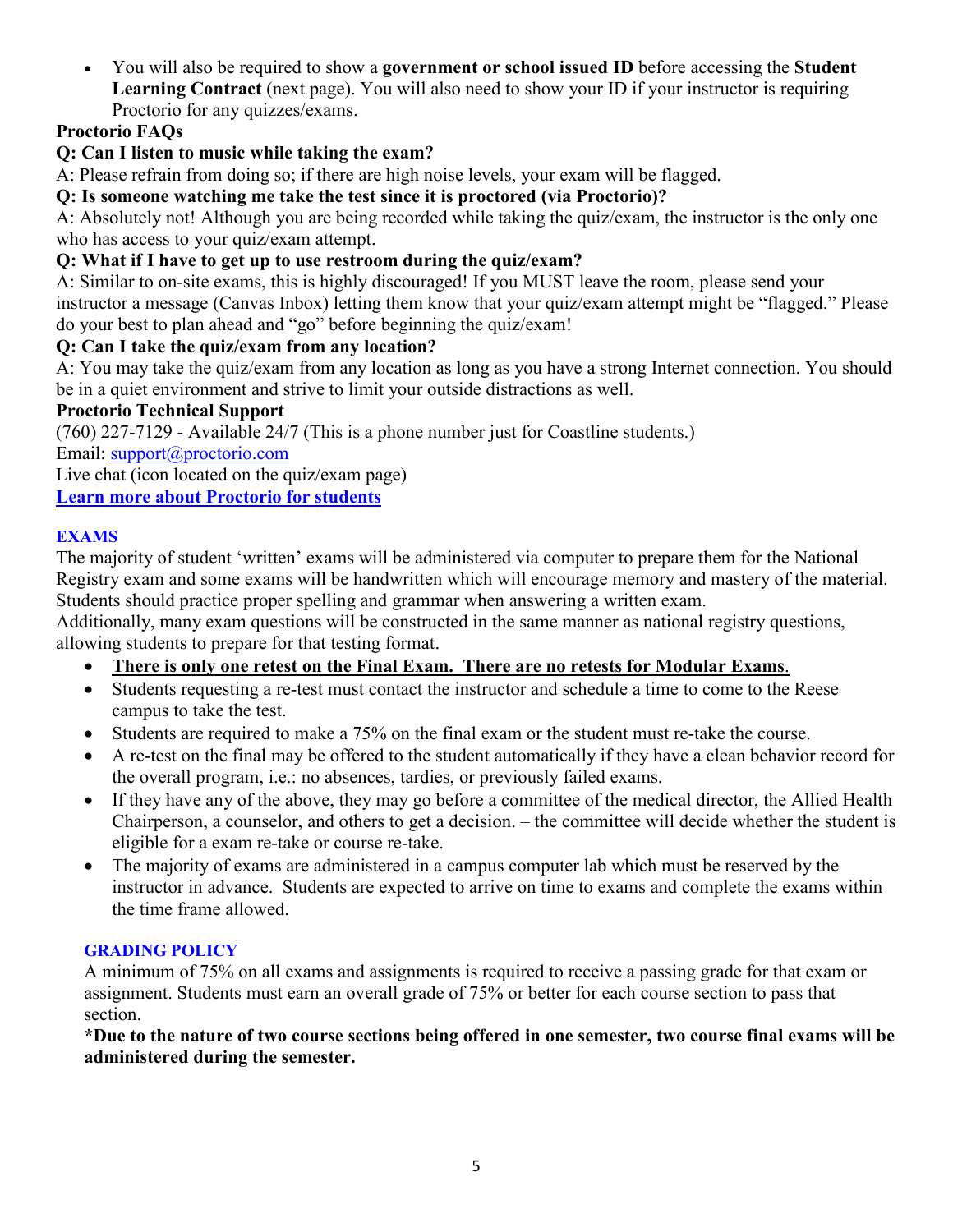### **Final semester grades will be based on the following:**

| Homework              | 10%                                      |                              |
|-----------------------|------------------------------------------|------------------------------|
| Quizzes               | 15%                                      |                              |
| Participation/Lab     |                                          |                              |
| Modular Exams         |                                          |                              |
| Final Exam            |                                          |                              |
| Grading Scale: 90-100 | 80-89<br>75-79<br>70-74<br>69 or Below F | A<br>B<br>$\mathcal{C}$<br>F |

### **COURSE COMPLETION CERTIFICATE**

Please refer to the most current version of the SPC EMS Program Handbook for eligibility details.

### **COMMUNICATION POLICY**

• Electronic communication between instructor and students in this course will utilize the South Plains College "My SPC" and email systems. I will utilize text messaging and you may communicate with me this way also. The instructor will not initiate communication using private email accounts. Students are encouraged to check SPC email on a regular basis each week of class. Students will also have access to assignments, web-links, handouts, and other vital material which will be delivered via the classroom website. Any student having difficulty accessing the classroom website or their email should immediately contact their instructor for direction. The instructor will work with any student to ensure the student has access to a computer on campus and can obtain the needed class content that is located on the course website.

### **STUDENT CONDUCT**

Rules and regulations relating to the students at South Plains College are made with the view of protecting the best interests of the individual, the general welfare of the entire student body and the educational objectives of the college. As in any segment of society, a college community must be guided by standards that are stringent enough to prevent disorder, yet moderate enough to provide an atmosphere conducive to intellectual and personal development. A high standard of conduct is expected of all students. When a student enrolls at South Plains College, it is assumed that the student accepts the obligations of performance and behavior imposed by the college relevant to its lawful missions, processes and functions. Obedience to the law, respect for properly constituted authority, personal honor, integrity and common sense guide the actions of each member of the college community both in and out of the classroom. Students are subject to federal, state and local laws, as well as South Plains College rules and regulations. A student is not entitled to greater immunities or privileges before the law than those enjoyed by other citizens. Students are subject to such reasonable disciplinary action as the administration of the college may consider appropriate, including suspension and expulsion in appropriate cases for breach of federal, state or local laws, or college rules and regulations. This principle extends to conduct off-campus which is likely to have adverse effects on the college or on the educational process which identifies the offender as an unfit associate for fellow students.

Any student who fails to perform according to expected standards may be asked to withdraw. Rules and regulations regarding student conduct appear in the current Student Guide.

### **SPECIAL REQUIREMENTS (\*Read Carefully)**

- Students must present a signed original hardcopy of each of the following: syllabus signature page, SPC EMS Program Handbook signature page and SPC EMS Clinical Handbook signature page.
- **These signature pages are due by Thursday of the first week of classes.**
- **Cell Phones** Cell phones are to be turned OFF or silenced during scheduled class periods. **Text messaging is not allowed during scheduled class/lab times.** Cell phones are to be used outside the classroom or lab only on designated breaks. Students are not allowed to have cell phones on their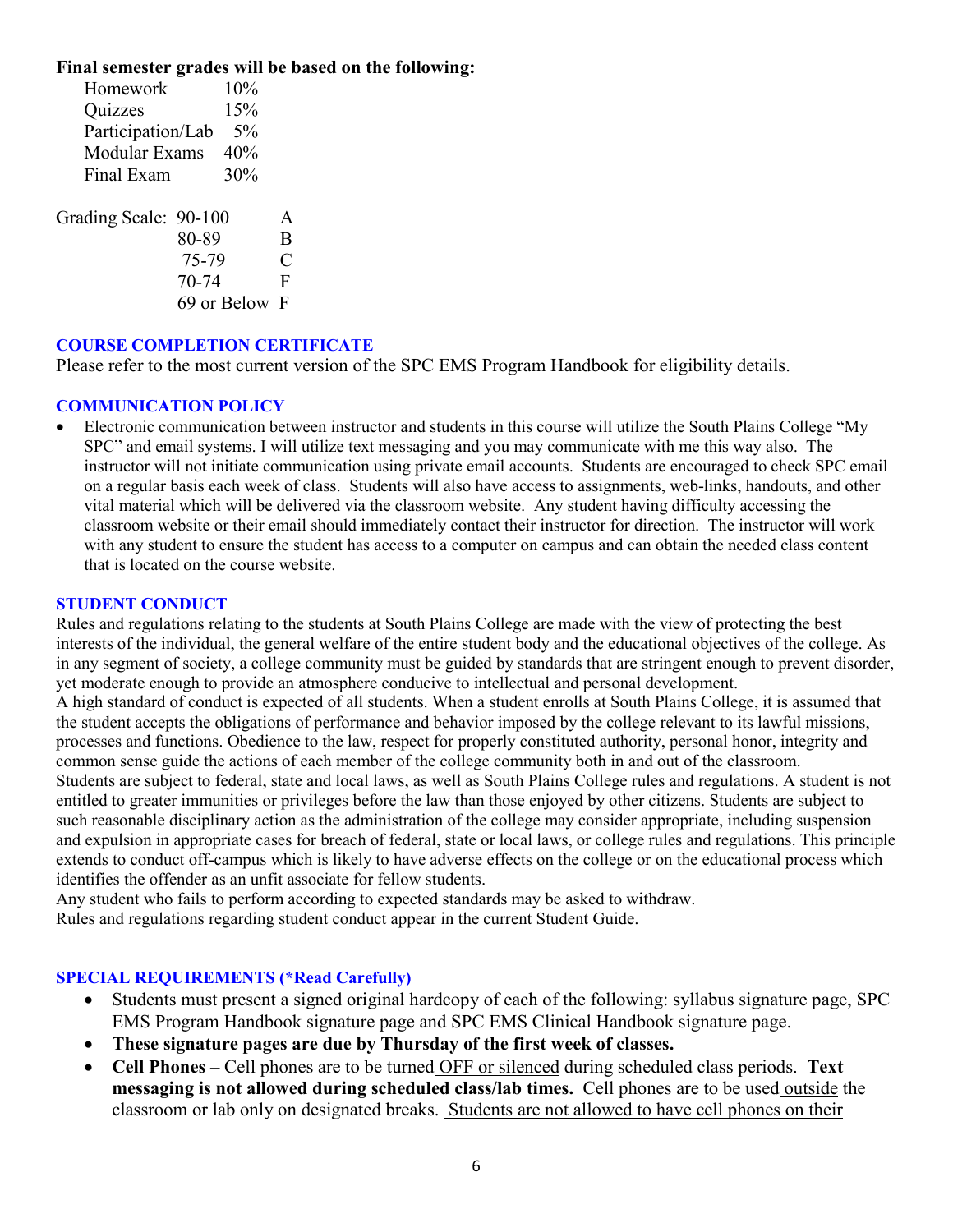person during exams. **Students that are caught using cell phone during class without the permission of the instructor will be asked to leave class and will receive an** *absence* **for that day.**

- **Class Dress Code –** Due to EMS being a uniformed profession all students will be required to wear their clinical uniform. The uniform must be clean and presentable.
	- **a. Black Pocket pants**
	- **b. Black boots**
	- **c. Gray Polo**
	- **d. Watch with a second hand**
	- **e. Stethoscope (optional)**

**WHAT NOT TO WEAR: hats, flip-flops, shorts, torn jeans, low cut blouses, private EMS uniforms.**

- **These guidelines are for your protection due to the nature of the EMS environment and the amount of lifting and moving that will take place in the lab.**
- **If you are employed by a local or regional EMS service, do not wear your uniform, badge, pager, or radio to class as this causes distractions from the teaching environment.**

• **If you show up out of uniform and/or the uniform is not clean and presentable the student will be ask to go home and change. If the student returns prior to the end of the class they will receive a tardy for that day. If they fail to return to class they will be marked as absent.**

### **CAMPUS CARRY**

Texas Senate Bill - 11 (Government Code 411.2031, et al.) authorizes the carrying of a concealed handgun in South Plains College buildings only by persons who have been issued and are in possession of a Texas License to Carry a Handgun. Qualified law enforcement officers or those who are otherwise authorized to carry a concealed handgun in the State of Texas are also permitted to do so. Pursuant to Penal Code (PC) 46.035 and South Plains College policy, license holders may not carry a concealed handgun in restricted locations. For a list of locations and Frequently Asked Questions, please refer to the Campus Carry page at: <http://www.southplainscollege.edu/campuscarry.php>

Pursuant to PC 46.035, the open carrying of handguns is prohibited on all South Plains College campuses. Report violations to the College Police Department at 806-716-2396 or 9-1-1.

### **PREGNANCY ACCOMMODATIONS STATEMENT**

If you are pregnant, or have given birth within six months, Under Title IX you have a right to reasonable accommodations to help continue your education. To [activate](http://www.southplainscollege.edu/employees/manualshandbooks/facultyhandbook/sec4.php) accommodations you must submit a Title IX pregnancy accommodations request, along with specific medical documentation, to the Director of Health and Wellness. Once approved, notification will be sent to the student and instructors. It is the student's responsibility to work with the instructor to arrange accommodations. Contact the Director of Health and Wellness at 806-716-2362 or [email](http://www.southplainscollege.edu/employees/manualshandbooks/facultyhandbook/sec4.php) [cgilster@southplainscollege.edu](mailto:cgilster@southplainscollege.edu) for assistance.

### **SPC PLANDTO RETURN TO CAMPUS**

South Plains College has developed a [comprehensive plan](http://www.southplainscollege.edu/emergency/SPCReturnToCampusPlans.pdf) for a safe and healthy return to campus as we work together to respond to the COVID-19 pandemic. [This plan](http://www.southplainscollege.edu/emergency/SPCReturnToCampusPlans.pdf) outlines recommendations for personal health and safety, as well as, how college operations will be modified to meet the recommendations of federal, state and local authorities and health officials. The [Return to Campus Plan](http://www.southplainscollege.edu/emergency/SPCReturnToCampusPlans.pdf) is a "living" document that will be updated as new information becomes available to us.

### **COURSE DISCLAIMER**

Working with the public in emergency situations is stressful and requires a mentally tough individual to provide medical care in the prehospital environment. This course is designed to teach students about real-world situations the EMT – Paramedic may potentially encounter in the 'field' while managing patient care. **In order to better prepare students for a career in the Emergency Medical Services profession, there will be times during this course where students will be exposed to training scenarios and situations that will**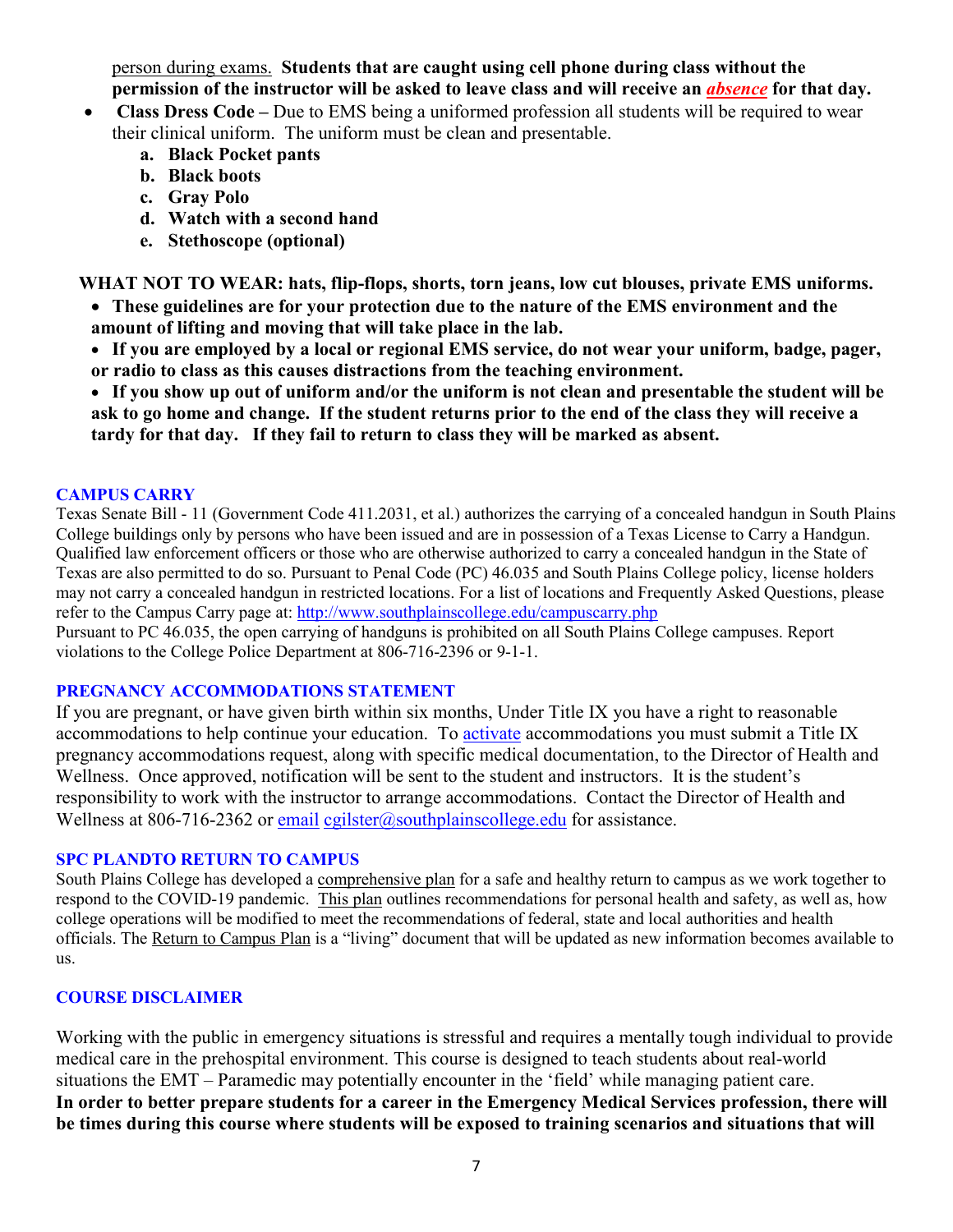**be unpleasant to the average college student. If the student does not feel they can tolerate this type of learning environment, they should discuss this with me immediately before continuing the course.**

**Additionally, enrollment in this course does not guarantee a passing grade, successful completion of the paramedic curriculum, or paramedic certification at the national or state level.** 

### **SYLLABUS DISCLAIMER**

**Serious effort and consideration were used in preparing the syllabus presented. While viewed as an educational contract between instructor and student, unforeseen events may cause changes to the scheduling of exercises, quizzes, etc. Every effort will be made NOT to change scheduled items. Nonetheless, SPC EMS instructors reserve the right to make any changes deemed necessary to best fulfill the course objectives. Students registered for this course will be made aware of any changes in a timely fashion using reasonable means.** 

Jacob Braddock M.S., NRP SPC EMS Paramedic Instructor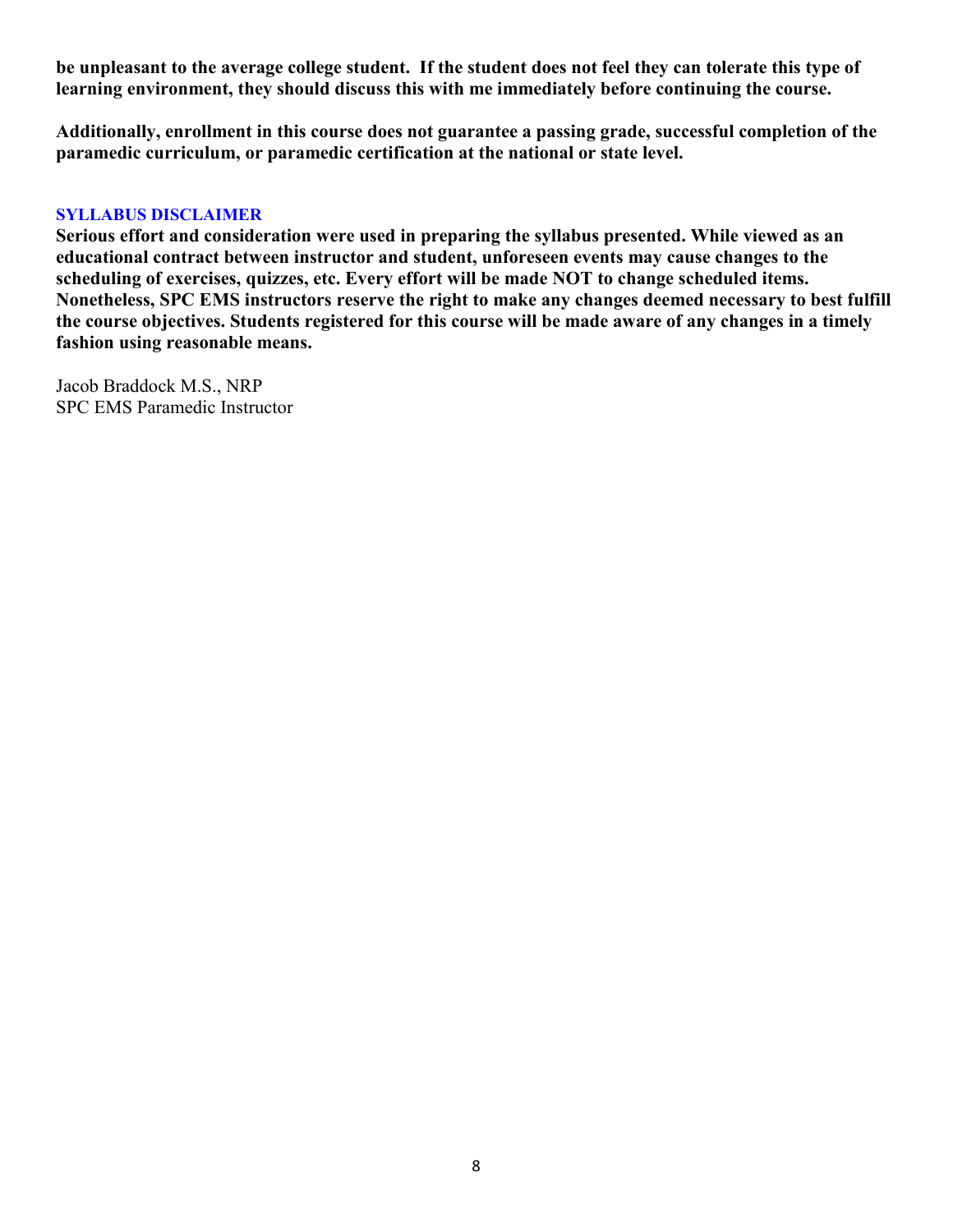## **ACCOMMODATIONS**

### **DIVERSITY STATEMENT**

In this class, the teacher will establish and support an environment that values and nurtures individual and group differences and encourages engagement and interaction. Understanding and respecting multiple experiences and perspectives will serve to challenge and stimulate all of us to learn about others, about the larger world and about ourselves. By promoting diversity and intellectual exchange, we will not only mirror society as it is, but also model society as it should and can be.

### **DISABILITIES STATEMENT**

Students with disabilities, including but not limited to physical, psychiatric, or learning disabilities, who wish to request accommodations in this class should notify the Disability Services Office early in the semester so that the appropriate arrangements may be made. In accordance with federal law, a student requesting accommodations must provide acceptable documentation of his/her disability to the Disability Services Office. For more information, call or visit the Disability Services Office at Levelland (Student Health & Wellness Office) 806-716-2577, Reese Center (Building 8) 806-716-4675, or Plainview Center (Main Office) 806-716-4302 or 806-296-9611.

### **NON-DISCRIMINATION STATEMENT**

South Plains College does not discriminate on the basis of race, color, national origin, sex, disability or age in its programs and activities. The following person has been designated to handle inquiries regarding the non-discrimination policies: Vice President for Student Affairs, South Plains College, 1401 College Avenue, Box 5, Levelland, TX 79336. Phone number 806-716-2360.

### **FOUNDATION SKILLS**

**BASIC SKILLS–Reads, Writes, Performs Arithmetic and Mathematical Operations, Listens and Speaks** F-1 Reading–locates, understands, and interprets written information in prose and in documents such as manuals, graphs, and schedules.

F-2 Writing–communicates thoughts, ideas, information and messages in writing and creates documents such as letters, directions, manuals, reports, graphs, and flow charts.

F-3 Arithmetic–performs basic computations; uses basic numerical concepts such as whole numbers, etc.

F-4 Mathematics–approaches practical problems by choosing appropriately from a variety of mathematical techniques.

F-5 Listening–receives, attends to, interprets, and responds to verbal messages and other cues.

F-6 Speaking–organizes ideas and communicates orally.

## **THINKING SKILLS–Thinks Creatively, Makes Decisions, Solves Problems, Visualizes and Knows How to Learn and Reason**

F-7 Creative Thinking–generates new ideas.

F-8 Decision-Making–specifies goals and constraints, generates alternatives, considers risks, evaluates and chooses best alternative.

F-9 Problem Solving–recognizes problems, devises and implements plan of action.

F-10 Seeing Things in the Mind's Eye–organizes and processes symbols, pictures, graphs, objects, and other information.

F-11 Knowing How to Learn–uses efficient learning techniques to acquire and apply new knowledge and skills. F-12 Reasoning–discovers a rule or principle underlying the relationship between two or more objects and applies it when solving a problem.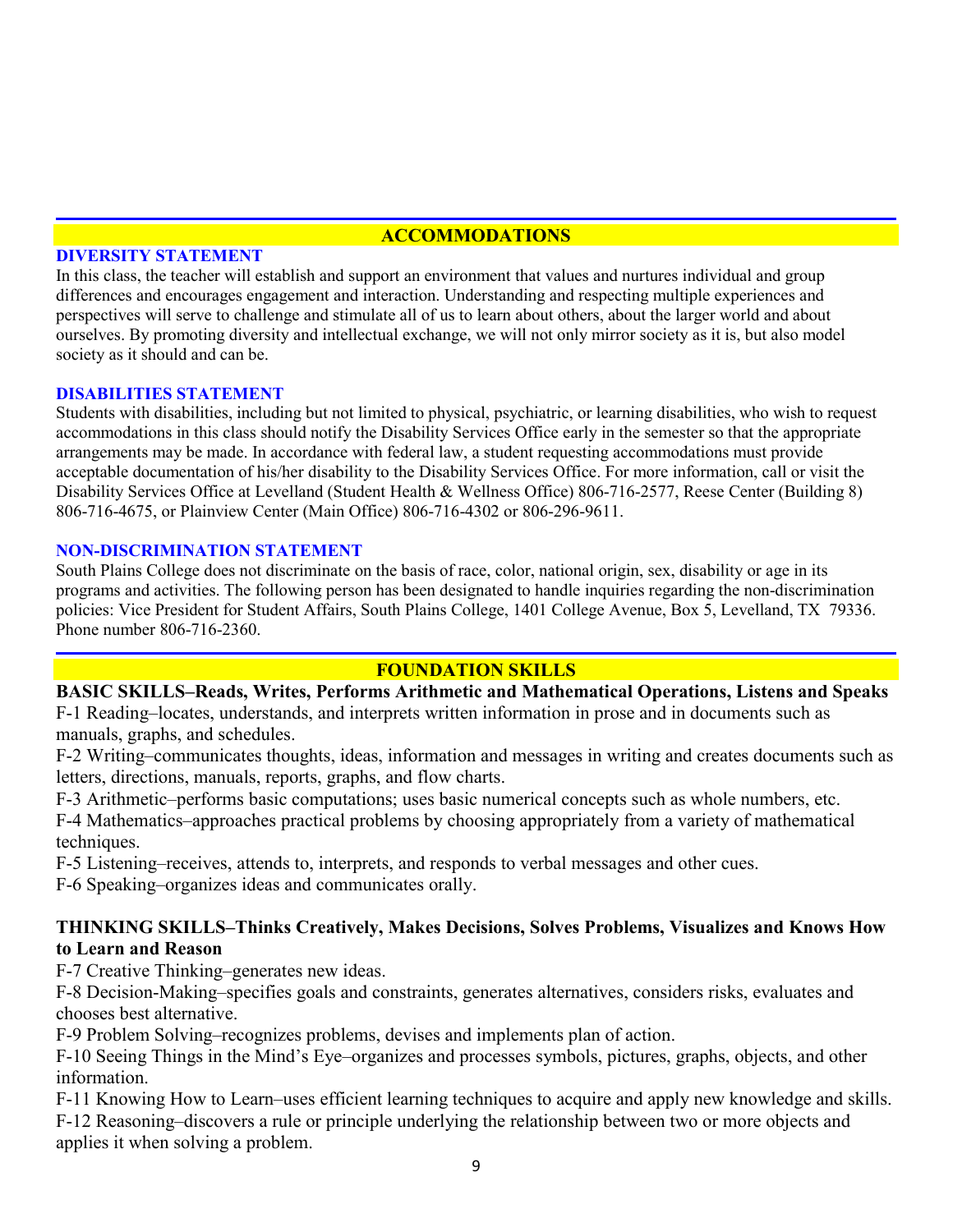## **PERSONAL QUALITIES–Displays Responsibility, Self-Esteem, Sociability, Self-Management, Integrity and Honesty**

F-13 Responsibility–exerts a high level of effort and perseveres towards goal attainment.

F-14 Self-Esteem–believes in own self-worth and maintains a positive view of self.

F-15 Sociability–demonstrates understanding, friendliness, adaptability, empathy and politeness in group settings.

F-16 Self-Management–assesses self accurately, sets personal goals, monitors progress and exhibits selfcontrol.

F-17 Integrity/Honesty–chooses ethical courses of action.

# **SCANS COMPETENCIES**

C-1 **TIME** - Selects goal - relevant activities, ranks them, allocates time, prepares and follows schedules. C-2 **MONEY** - Uses or prepares budgets, makes forecasts, keeps records and makes adjustments to meet objectives.

C-3 **MATERIALS AND FACILITIES** - Acquires, stores, allocates, and uses materials or space efficiently. C-4 **HUMAN RESOURCES** - Assesses skills and distributes work accordingly, evaluates performances and provides feedback.

## **INFORMATION - Acquires and Uses Information**

- C-5 Acquires and evaluates information.
- C-6 Organizes and maintains information.
- C-7 Interprets and communicates information.

C-8 Uses computers to process information.

# **INTERPERSONAL–Works With Others**

C-9 Participates as a member of a team and contributes to group effort.

C-10 Teaches others new skills.

C-11 Serves Clients/Customers–works to satisfy customer's expectations.

C-12 Exercises Leadership–communicates ideas to justify position, persuades and convinces others, responsibly challenges existing procedures and policies.

C-13 Negotiates-works toward agreements involving exchanges of resources; resolves divergent interests.

C-14 Works With Diversity–works well with men and women from diverse backgrounds.

# **SYSTEMS–Understands Complex Interrelationships**

C-15 Understands Systems–knows how social, organizational, and technological systems work and operates effectively with them.

C-16 Monitors and Corrects Performance–distinguishes trends, predicts impacts on system operations, diagnoses systems performance and corrects malfunctions.

C-17 Improves or Designs Systems–suggests modifications to existing systems and develops new or alternative systems to improve performance.

# **TECHNOLOGY–Works with a Variety of Technologies**

C-18 Selects Technology–chooses procedures, tools, or equipment, including computers and related technologies.

C-19 Applies Technology to Task–understands overall intent and proper procedures for setup and operation of equipment.

C-20 Maintains and Troubleshoots Equipment–prevents, identifies, or solves problems with equipment, including computers and other technologies.